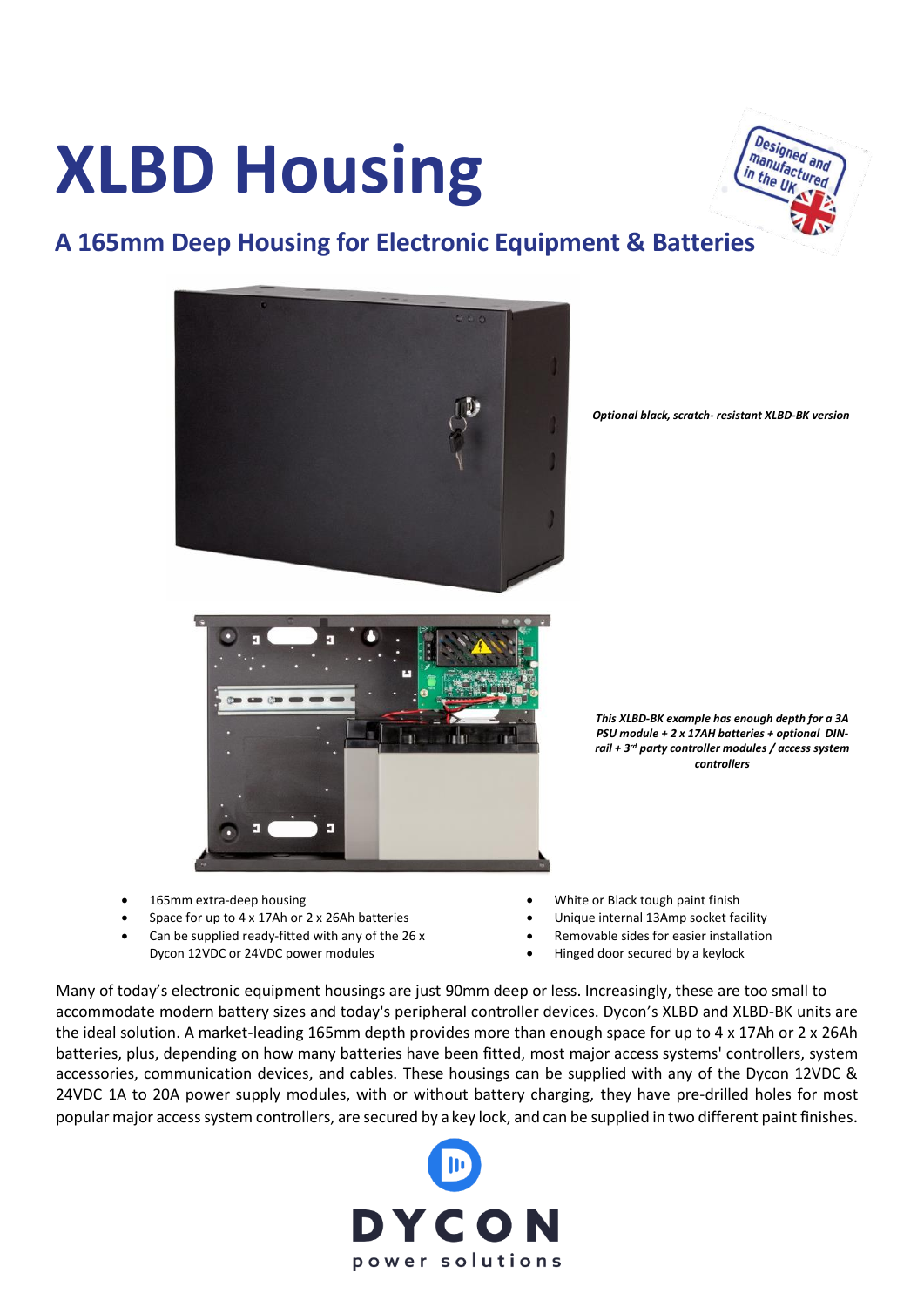### **Dycon XLBD-Box Ready-fitted Power Supply Options**

| Part No.         | Power Supply Type                                          | <b>Battery</b><br>Charge | EN 50131<br>Grade | Fault Outputs or<br>indications | Remote<br>Switching<br><b>Input</b> |
|------------------|------------------------------------------------------------|--------------------------|-------------------|---------------------------------|-------------------------------------|
| D1410-XLBD       | 12VDC 10 x 1A or 1 x 10A                                   | <b>No</b>                | No                | Output tripped LED only         | <b>No</b>                           |
| D1460-XLBD       | 13.8VDC 10A                                                | Yes                      | No                | 3 x fault relays + LED's        | <b>Yes</b>                          |
| D1501-XLBD       | 13.8VDC 1A                                                 | Yes                      | No                | No                              | No                                  |
| D1503 XLBD       | 13.8VDC 3A                                                 | Yes                      | No                | <b>No</b>                       | No                                  |
| D1520-XLBD       | 13.8VDC 0.5A                                               | Yes                      | Grade 2           | <b>Both</b>                     | No                                  |
| D1521-XLBD       | 13.8VDC 1A                                                 | Yes                      | Grade 2           | <b>Both</b>                     | No                                  |
| D1522-XLBD       | 13.8VDC 2A                                                 | Yes                      | Grade 2           | <b>Both</b>                     | <b>No</b>                           |
| D1532-XLBD       | Smart 13.8VDC 3A                                           | Yes                      | Grade 3           | <b>Both</b>                     | <b>No</b>                           |
| D1541-XLBD       | 13.8VDC 1A                                                 | Yes                      | <b>No</b>         | Indicators only                 | <b>No</b>                           |
| D1542-XLBD       | 13.8VDC 2A                                                 | Yes                      | No                | Indicators only                 | No                                  |
| D1543-XLBD       | 13.8VDC 3A                                                 | Yes                      | No                | Indicators only                 | <b>No</b>                           |
| D1545-XLBD       | 13.8VDC 5A                                                 | Yes                      | No                | Indicators only                 | <b>No</b>                           |
| D1553-XLBD       | Smart 13.8VDC 3A                                           | Yes                      | No                | <b>Both</b>                     | Yes                                 |
| D1555-XLBD       | Smart 13.8VDC 5A                                           | <b>Yes</b>               | No                | <b>Both</b>                     | Yes                                 |
| D1565-XLBD       | Constant Voltage, 12-15VDC 5A                              | Yes                      | No                | No                              | <b>No</b>                           |
| D1573-XLBD       | 12VDC3A                                                    | No                       | No                | Output only                     | Yes                                 |
| D1575-XLBD       | 12VDC 5A                                                   | No                       | <b>No</b>         | Output only                     | Yes                                 |
| D1632-XLBD       | 90-264VAC input, 13.8VDC 3A                                | Yes                      | Grade 3           | <b>Both</b>                     | <b>No</b>                           |
| D2401-XLBD       | 24VDC 1A                                                   | No                       | No                | Output only                     | <b>No</b>                           |
| D2402-XLBD       | 24VDC 2A                                                   | No                       | No                | Output only                     | <b>No</b>                           |
| D2403-XLBD       | 24VDC3A                                                    | No                       | No                | Output only                     | <b>No</b>                           |
| D2412-XLBD       | 24VDC 2A                                                   | Yes                      | No                | <b>No</b>                       | No                                  |
| D2413-XLBD       | 24VDC3A                                                    | Yes                      | No                | No                              | No                                  |
| D2441-XLBD       | Smart 27.6VDC 2A                                           | Yes                      | No                | Both                            | Yes                                 |
| D2443-XLBD       | Smart 27.6VDC 3A                                           | Yes                      | No                | Both                            | Yes                                 |
| D2445-XLBD       | Smart 27.6VDC 5A                                           | Yes                      | No                | Both                            | Yes                                 |
| D2904-XLBD *2    | 27VAC 4A (4 x 1A)                                          | No                       | No                | <b>No</b>                       | No                                  |
| DR-60-5-XLBD *1  | 90-264VDC input, 5VDC 6.5A<br>output, DIN-rail mount unit  | No                       | No                | No                              | No                                  |
| DR-60-12-XLBD *1 | 90-264VDC input, 12VDC 5A<br>Output, DIN-rail mount unit   | No                       | No                | No                              | No                                  |
| DR-60-24-XLBD *1 | 90-264VDC input, 12VDC 2.5A<br>Output, DIN-rail mount unit | No                       | No                | No                              | No                                  |
| MS-60-12-XLBD *2 | 90-264VDC input, 12VDC 5A                                  | No                       | No                | No                              | No                                  |
| MS-75-12-XLBD *2 | 90-264VDC input, 12VDC 6.3A                                | No                       | No                | No                              | No                                  |
| MS-75-24-XLBD *2 | 90-264VDC input, 12VDC 3.2A                                | No                       | No                | No                              | No                                  |

**Notes**: **:** *If you require a black finish version, please change the part number suffix from XLBD to XLBD-BK*

**\* <sup>1</sup>***Requires DIN-rail length to be specified, see Dycon DIN-rail accessory datasheet*

**\* <sup>2</sup>***Supplied with an additional W-plate to which the PSU module is fitted*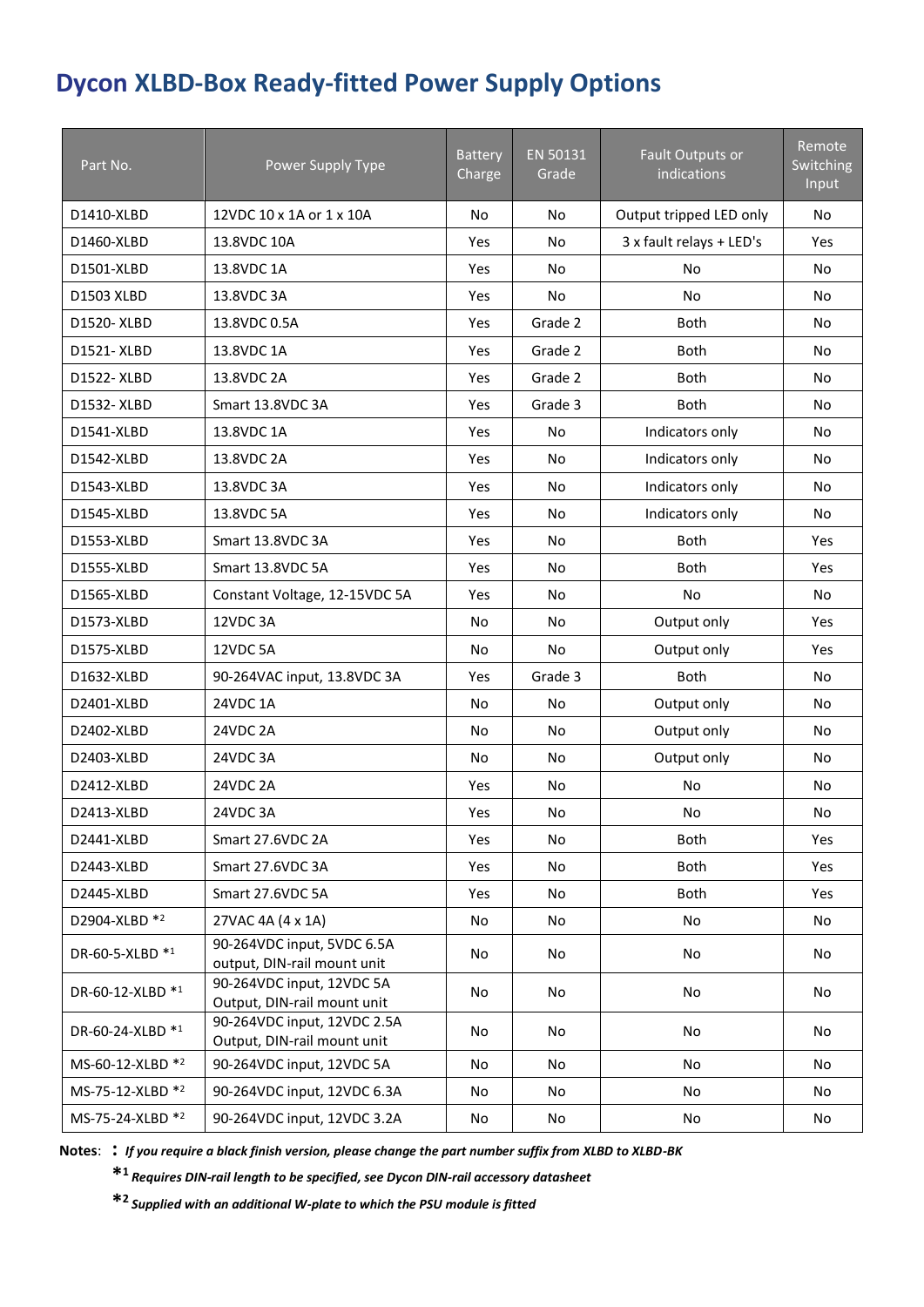## **XLBD-Box Construction Drawings (1)**



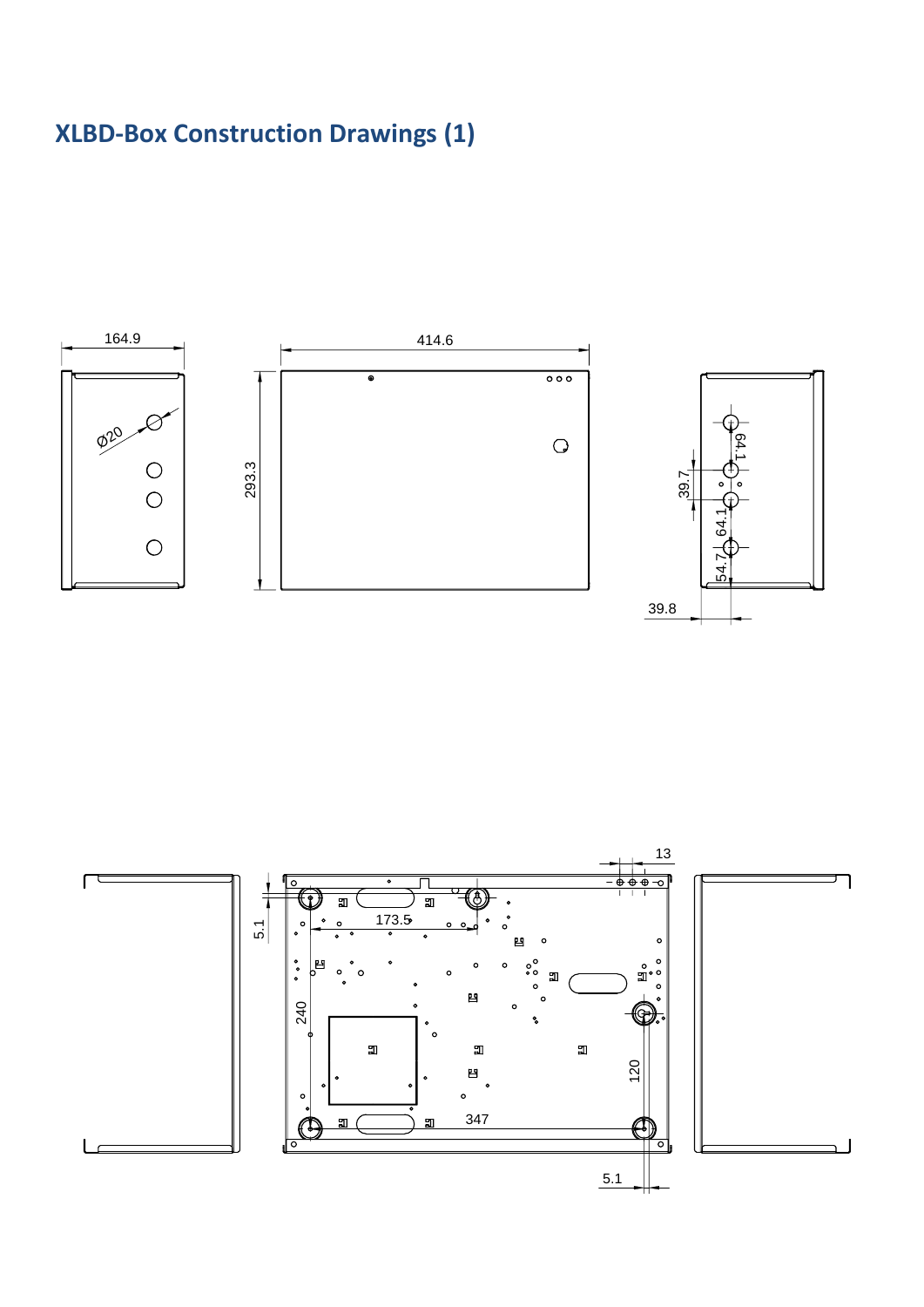# **XLBD-Box Construction Drawings (2)**